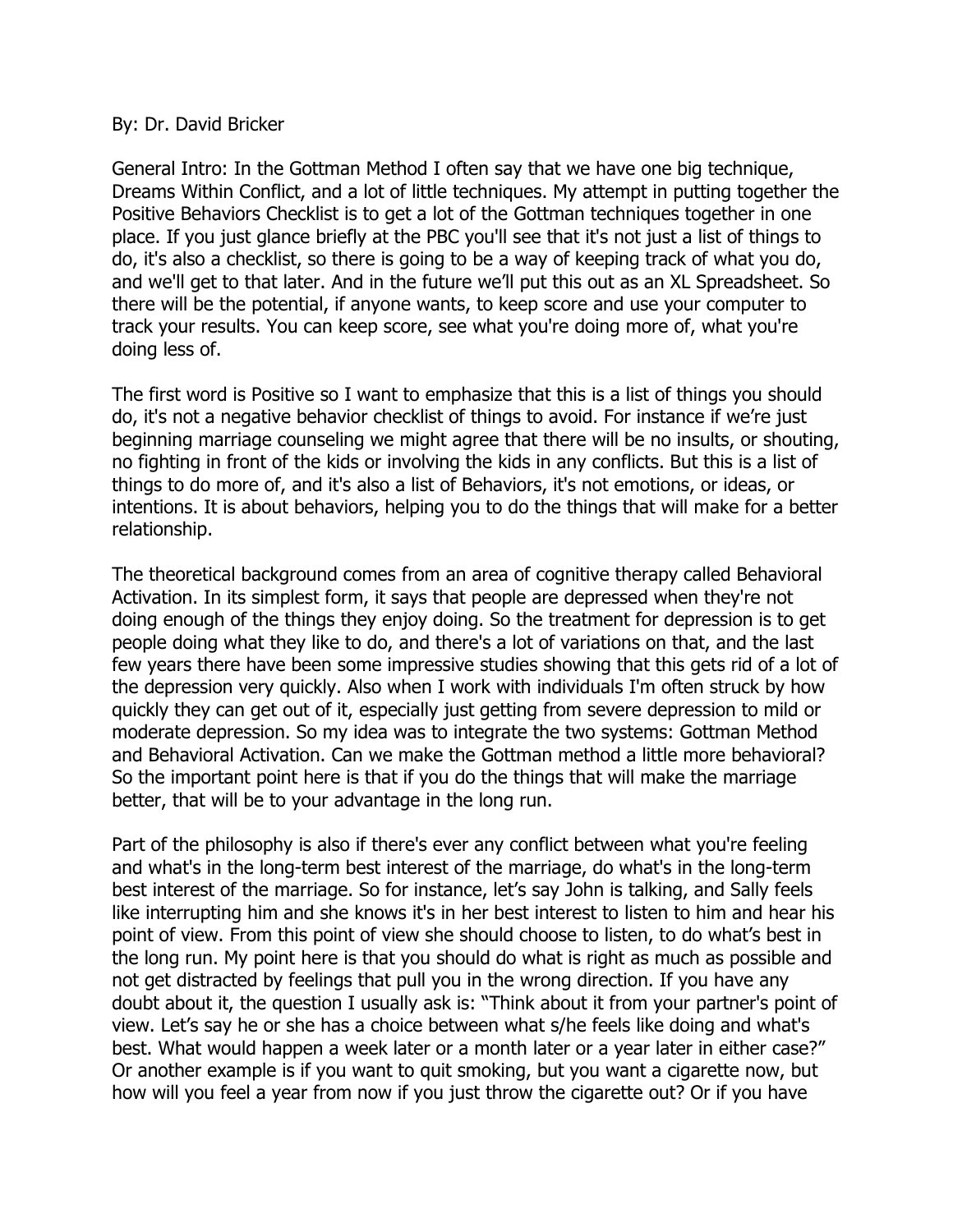one more cigarette?

**Softened Startup** is a Gottman term. It's number one, not because it's the most important thing but because of the time sequence. The system I recommend for a softened start-up is this. You should start with four disclaimers, then the content, and end with a question. So for instance, if your complaint is about helping out around the house, you might say something like:

I just want to bring up something briefly.

It's about the house and you have done a lot lately

You've been doing more than your share of cleaning the bathroom and the yard work And you do almost all the shopping

But I just wanted to briefly remind you that we had agreed to put the salt and pepper shakers back on the counter after we use them and this morning you left them on the counter.

Is it OK that I brought this up this way?

But it can also be much simpler. Here's an example from one of my clients about three weeks ago. There was something he wanted his wife to do, and she didn't do it. He asked her again, and again she didn't do it. So after a week or so he said "It feels to me like you don't care about what I want," and then he added "I'm not saying this in a broad pervasive way, you obviously do care about what I want." And then he gave a few specific examples and said "So clearly you're doing these things because you care about my needs, but in this particular area it feels like you don't care about my needs." So, that was a softened startup. Another brief example would be a few months ago, there was a couple who came in, and they were talking about the week and the wife said: "I don't have time for a softened startup" and before she could go any further I interrupted her and said: "That's a softened startup." Just showing the intention to do it, it's certainly worth the 5 or 10 seconds it took to say it.

**Making and accepting repairs** is a very big concept, maybe the most important of all. The idea being that if we can't make repairs, that we'd better be perfect. In other words, without the possibility of repair, I'd be terrified to talk to you right now, because what if I accidentally say something hurtful and I can't fix it. Because I do make mistakes. All the time. The opposite idea is that there is a slippery slope, and once I'm angry, I'm angry and I'm going to go with the anger. But repairs can be kind of simple like apologies, or a lot of times in real life here's what happens. Somebody says something that's maybe a little harsh. And there may be some discomfort for several minutes and the conversation may stop. But then one of the partners says: I'm going to go to the bodega; do you want me to pick up some Diet Coke for you? And that's a repair. It's also about accepting repairs.

A lot of this is based on research on couples in the Seattle area who came in and talked about problems. The core study is this: once you have five-year-old tapes in a warehouse you go back to them and see who is married and who is not married and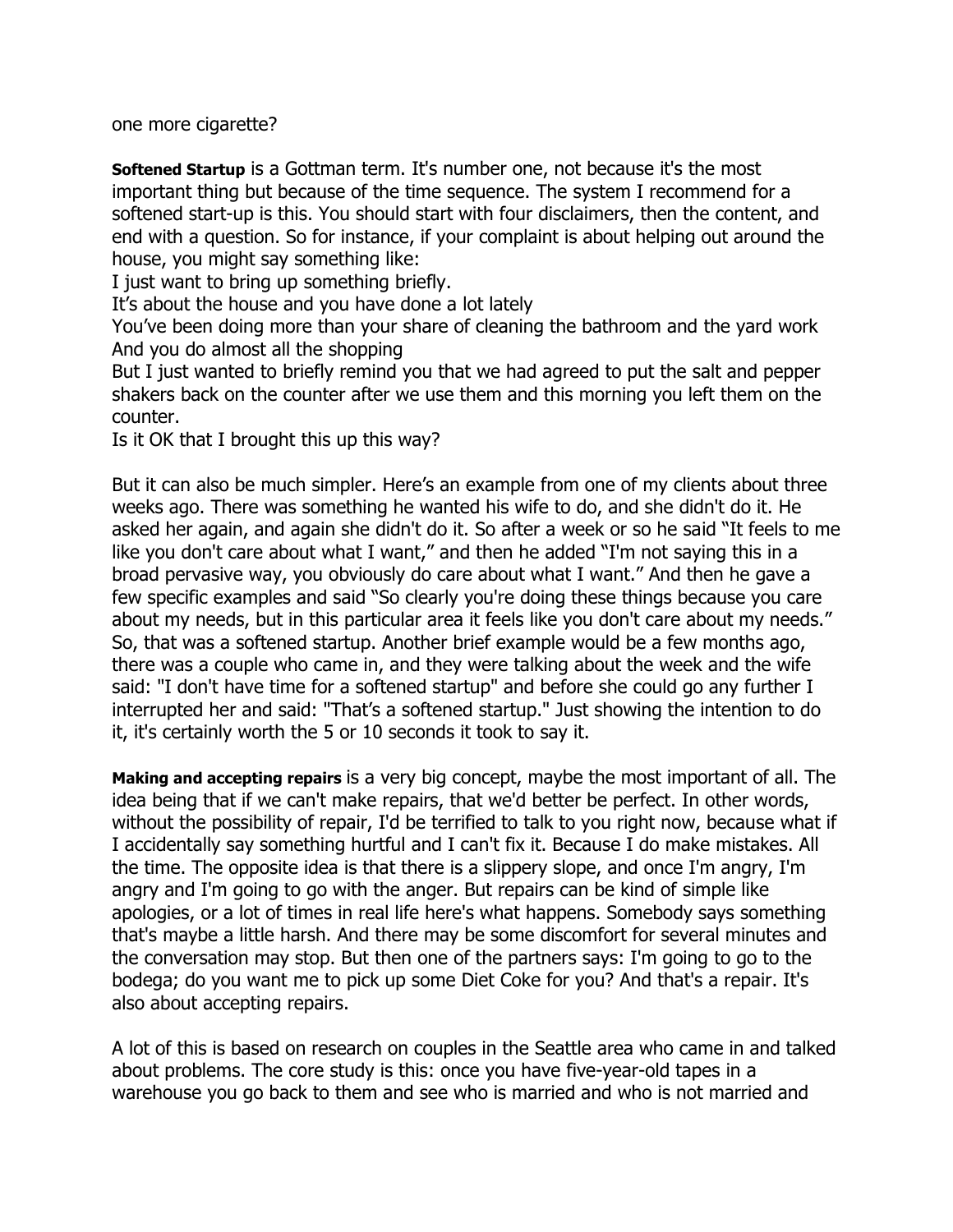then you compare the couples. The ones who are close to a divorce and then those who aren't, and that's a large part of what the system is based on. What's interesting is they found a very, very big difference in acceptance of repairs. The couples who are staying together and getting along well enough almost always accept repairs. Couples heading towards divorce are more likely to hold on to the grievance for a long time.

Okay, **apologies**, I think the ideal way is to do it early and to do it quick. The framework I recommend is pretty straightforward. Say "Sorry about that," then a few words about what it is that you're sorry about, and then "How can I make it up to you?"

So it can be: "Sorry about that, I was rude, how can I make it up to you?" or "Sorry about that, I interrupted you," etc. Just something real brief and to the point. And usually the response is something like "It's no big deal," or "Let's just can we move on?" or "You could listen to me and let me finish my point." That's usually all people want.

Now if you want to make this a little more powerful, you could include one more step. After acknowledging your error you could include a brief statement of empathy a few words about how your partner must be feeling. So now it can sound like:

Sorry about that I was late again And I know it must make you feel like I don't care about you at all and I know that's bad What could I do now to start to fix this?

**Expressing feelings** is a very important part of good communication. Obviously I could go on for a long time about this, but for our purposes here I'm going to be brief. If we don't express feelings we would have to consider the realistic alternative to it, which is the feelings built up inside us, and then they come out in really awful ways. What I would also say here, is that anger is an exception. And we could spend a lot of time just on anger. Anger is generally not to be expressed, and if it is expressed it's best to keep it to a minimum. It is very destructive to the person on the receiving end of it. Its only value is as a portal to the feelings that should be talked about. One example I like to use is that anger is like a door to a museum. It's good because it lets us get to the rest of the feelings, but if somebody said I went to the museum and stayed at the door the whole time, that wouldn't be so good. Or if somebody says I'm angry at you I would want my response to be "Tell me what's underneath the anger," or if I find myself saying "I'm angry" then I would want my follow-up to be to think about what's underneath the anger.

So **asking about feelings**, is of course very important, because this is how you show you care and how you guide the conversation into the areas where it should be going. A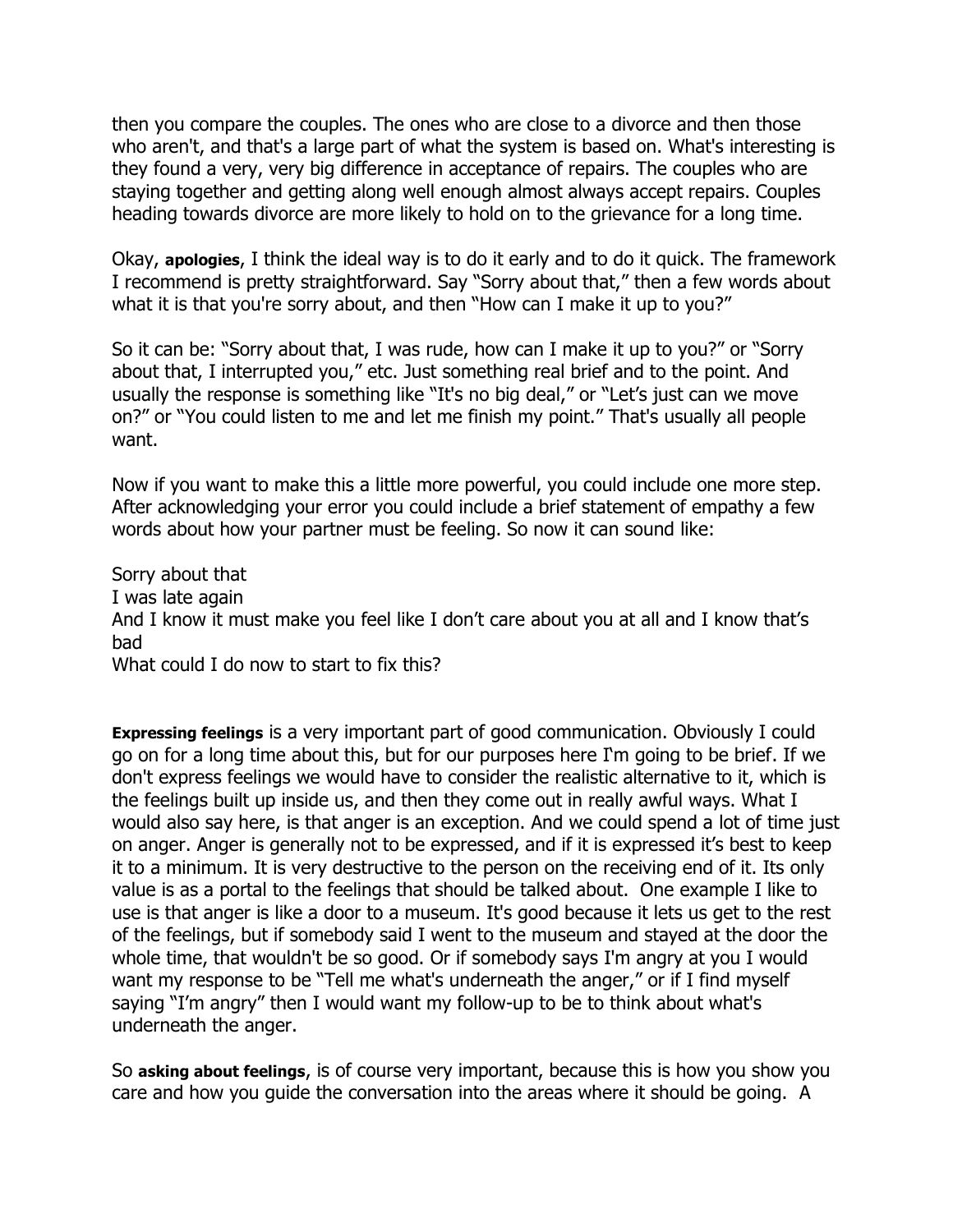woman may be very upset with a bad pattern in the marriage, maybe the husband has been very critical of her. So she tries to confront him on this and brings up a lot of hurtful details and tries to convince him that he's an awful person for doing this. And of course the pattern would just continue. But if the husband can ask her how she feels when he does this they can break the pattern. She can tell him about the sadness and the loneliness that she's going through and this is going to be a big part of the solution.

**Asking about point of view** is kind of straightforward. As one partner is talking the other one shows an interest in what they are saying. There may or may not be any disagreement, but the person listening shows an interest in why the other one sees things the way they do. Your partner may say that even though she always wanted to go to Stanford, that looking back she thinks it was a mistake. And you might just say "Oh, why is that?"

**Expressing understanding** is like empathy, but it's more on the surface level. You might say "I can see why you wouldn't want to spend all that money to go to my cousin's wedding." Or "I can see why you don't want to shop there anymore."

Now, next one is to **ask about wants**. Sometimes when there's a bit of a standstill or even if there isn't if you could just say "What do you need from me on this one?" And that will almost always get the conversation moving in the right direction again.

At the beginning I said that in Gottman Method we have one big technique and many small techniques. The big technique is called Dreams Within Conflict but for this list we'll include it under **discuss and support dreams**, because when we word it that way it allows for more of the moment to moment positive behaviors. I won't have time for a full discussion here, but I'll describe it briefly. This is an exercise where each partner can talk about his or her story concerning a specific problem. In doing so you can talk about all the history, all the meaning, all the stored emotions, in short anything that's personally meaningful to you. And then we bring the discussion around to your dreams. So a problem which starts when a wife is critical of her husband may allow for him to talk about any issues, any history of criticism and lack of acceptance. And he can talk about how his dream is to be accepted by people, especially a dream to get his wife's approval. And, finally, there can be discussion about how each of them can support each others' dreams, and even taking some steps to do so.

So, on a day to day basis you could turn to your partner and say something like "got any dreams?" or "That dream about feeling connected, how are we doing on that?"

It's probably impossible to do the previous five items without **listening**. But there is also something to be said for listening just by itself. Women especially want to know that their husband or boyfriend will listen to them. They are rarely looking for advice; usually it is enough for the husband to just pay attention without any distractions and then just to briefly respond in a way that shows that he hears what she has said. This can be a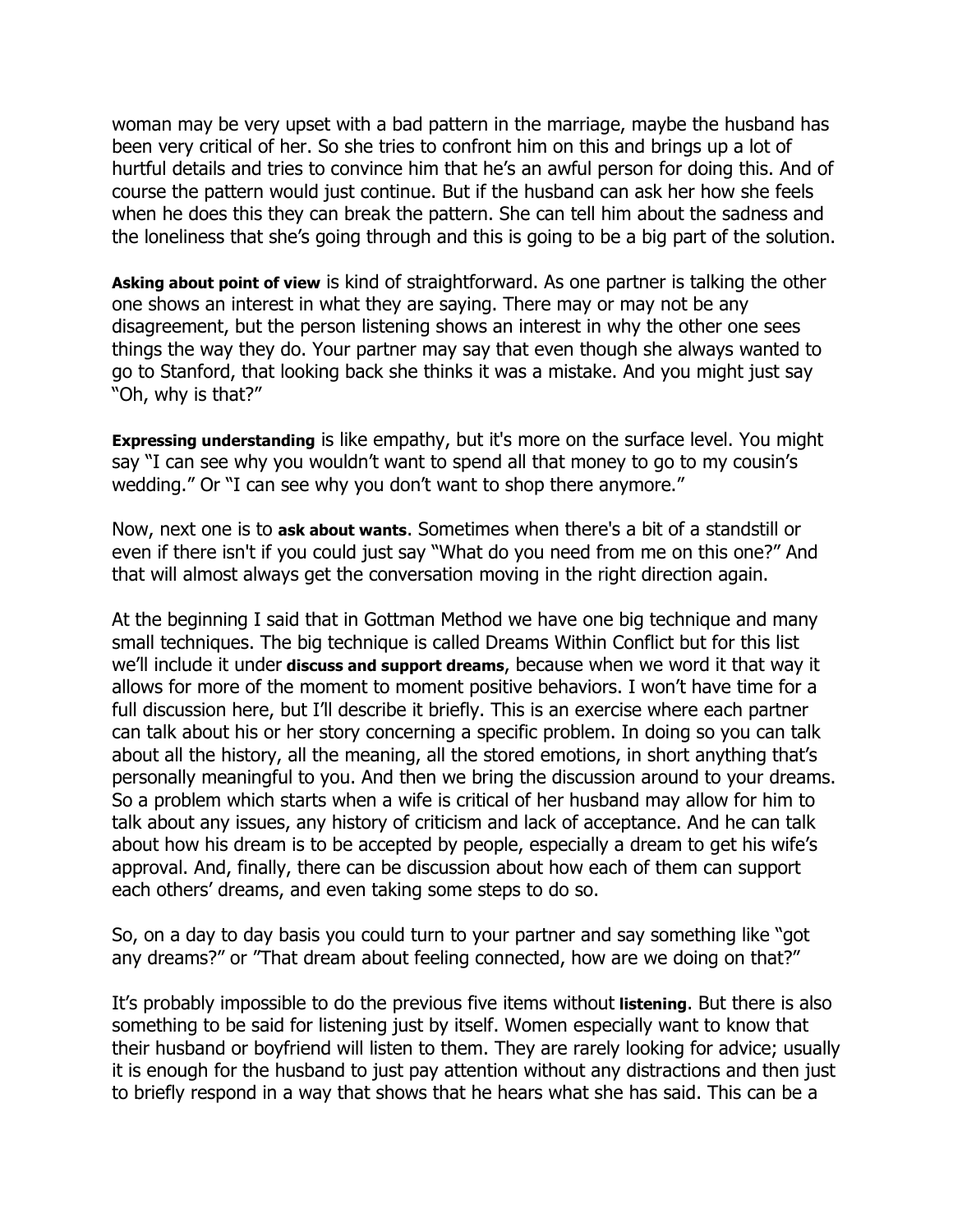very powerful and positive experience.

**Coping with flooding**, consists of three different strategies. First let me define what flooding is. Flooding is a very specific Gottman term, which means basically an emotional overload. This occurs when the sympathetic nervous system is activated and adrenaline is released into the bloodstream. You may describe this state as being highly agitated or aroused. We have a lot of different expressions we use to describe that state, lots of colorful slang: juiced, uptight, freaking out, going nuts, out of control.

The first way to cope with flooding, the one I emphasize the most, is taking a timeout. Now some of you may have children and you learned about using a timeout to control unwanted behaviors. This timeout has nothing to do with that. And most of you have watched some sports at some point where a team calls a timeout when things aren't going too well. That's what this is based on. The way it works is that when things start going bad one of you should call a timeout as soon as possible. All you have to do is to say "Timeout" and include a time from 30 seconds to 20 minutes. And just like in basketball there's no court of appeal. Basically, do whatever you need to, to calm down. Then at the end of the timeout you would get back together to resume the conversation.

Relaxation training can be very helpful. This is a skill that you can learn and practice, the habit of relaxing your body. The more you practice you better you get. Generally relaxation exercises are available on CDs or mp3 files. In the typical relaxation exercise you will hear someone giving instructions such as telling you to breathe slowly or to focus on different parts of your body or to visualize relaxing scenes. There are always new exercises coming out, but for today I recommend the following:

Total Relaxation, by John Harvey meditationoasis.com themeditationpodcast.com

The third approach to coping with flooding is at a calm moment, to just say to each other "What's likely to make you start flooding?" And that is a positive transaction right there. This is very valuable information for you to have. Think about this. If you know the one thing that's most likely to get your partner flooded, wouldn't that help you to stop doing it as often?

Have you ever seen the TV show **Colombo**? Well, Colombo has two signature lines, one of which is: "Can you help me out here?" Now he uses it in opposition, which we don't want to do; the basic idea is he's this working class New York/Italian detective who goes to upper-class Hollywood, and every show starts out the same way. Someone in the film industry kills somebody, so you know who did it. Colombo always talks to the perpetrator, and he says something like "Can you help me out here, Mrs. O'Hara? We really want to figure out who killed your husband and a couple of things don't make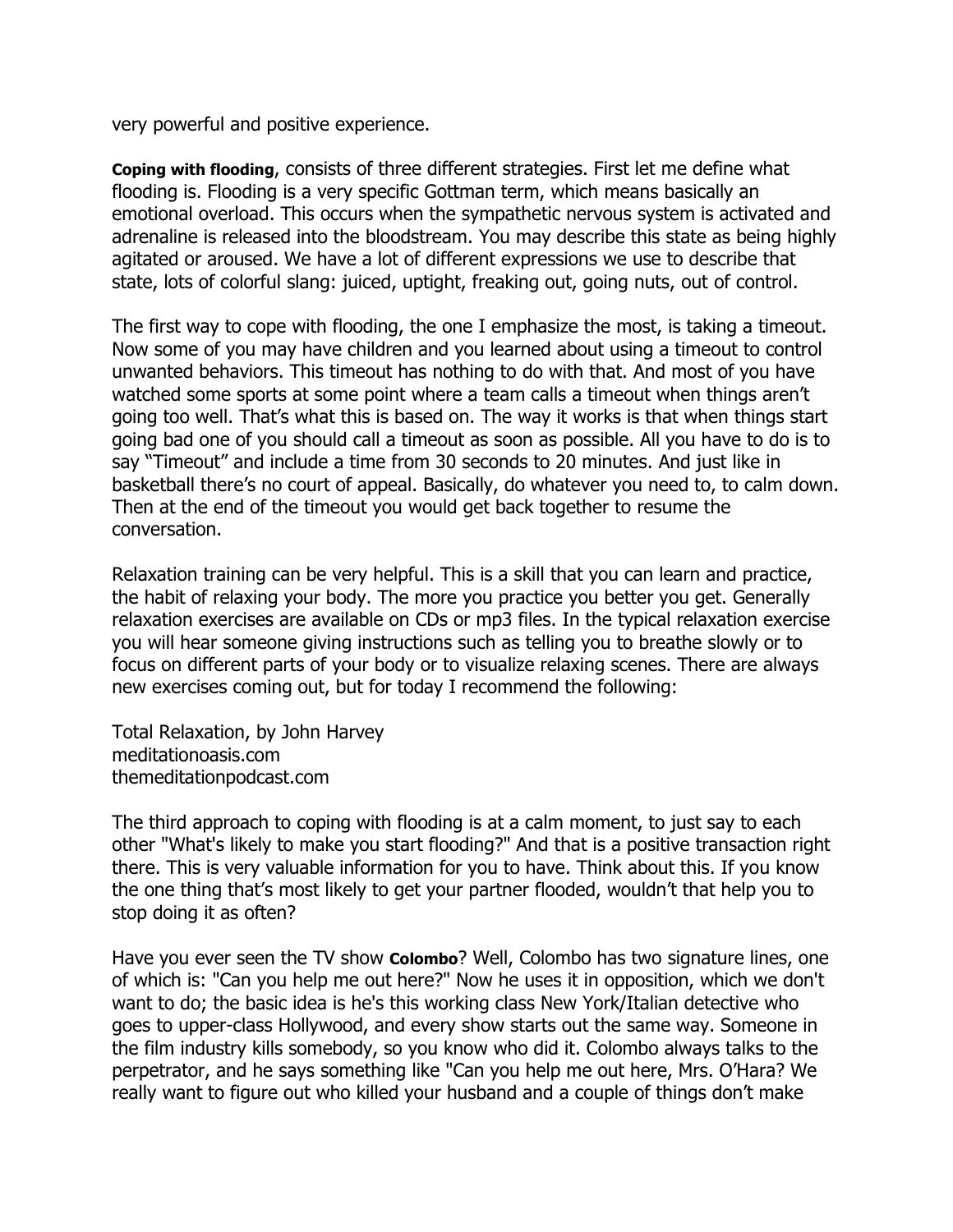sense to me...." He's questioning in a nonthreatening way and people will open up more to him when he does that. And the wording doesn't have to be exactly the way he does it. You could say "Can you help me understand your point of view a little bit better?" And the times to do it are anytime you want to say "shut up," or "you're crazy," or anything like that. So anytime you have one of those moments is a good time to say: "Can you help me understand your point of view a little better here?"

Next, **suggest collaboration**…this is short for my favorite line for couples communication, which is, "Is there some way we can work this out?" One of my colleagues told me that line in 1995 and I said then that this is a really good line. I didn't know that after 13 years and counting, that I would still be thinking that that is a great line, in fact my single favorite line. What this does is it puts both partners on the same side of the table. They work together as a team, not in opposition.

The first fourteen items refer more to conflict resolution, and the next cluster of items refer more to day to day living and increasing the marital satisfaction level. If you consistently do the first thirteen items you will have fewer fights and they will be much shorter and have much less negative emotion. In fact, if you do these things, the amount of destructive conflict will be very close to zero. Also, you will find that you and your partner are meeting each others' deeper needs to a much greater extent than ever before.

Before I discuss the next set of items I'd like to briefly describe a new idea: the emotional bank account. When John Gottman discusses this he says that the emotional bank account represents the sum of all the positive behaviors in the marriage. Every time there is a positive moment the account increases. And this balance of positive feelings and experiences helps the couple to feel better about each other and to get through some of the tougher challenges in life.

To understand this better I'd like you to imagine a chart or bar graph in your mind's eye and to notice a zero line to the graph. Now let's imagine that there's a representation of all the things that you do wrong in your marriage. All the mistakes, all the bad habits, all the little acts of insensitivity and stubbornness. Now this bar graph is going to have to have a negative value, because none of us are perfect. The most you can hope for is a zero score, which is pretty bleak. And as long as you are focused solely on this graph you're going to be focused on not making mistakes. You'll be very cautious about what you're doing. And that's a good thing, but here it might be too much of a good thing and lead to a dull, unbalanced life.

Now let's imagine that off to the side there's another bar graph and this one represents all the positive things you do. All the fun things, the generous things, the loving and kind things you do. Any of the items from this list. And this bar graph can go infinitely high; there's no limit. You can get points for every positive thing you.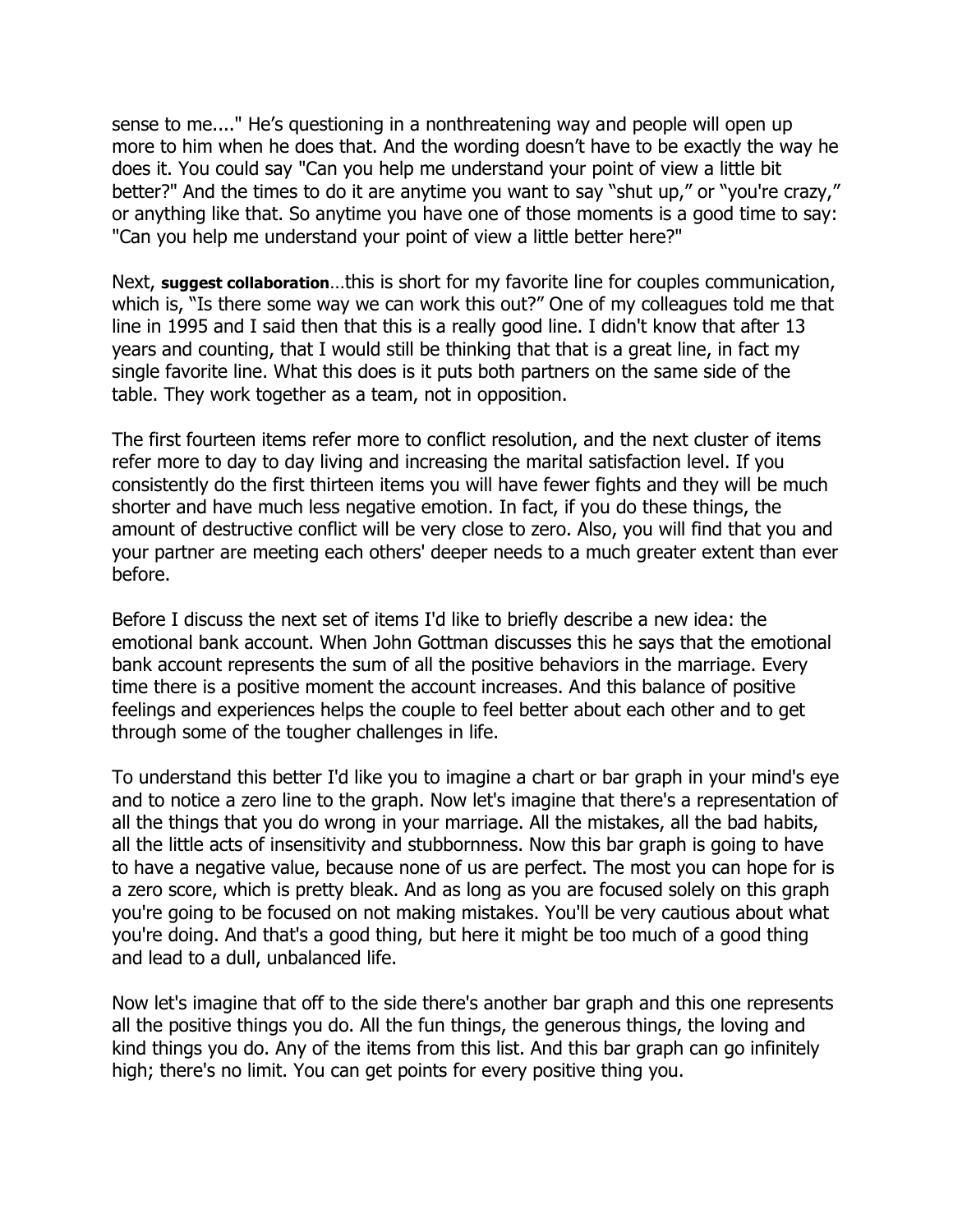Now let's imagine that you combine the two bar graphs. This changes everything. You don't have to strive for perfect anymore; you can be good enough. The next several items refer to ways in which you can improve your marriage by increasing the number of positive behaviors. And by increasing the number of positive behaviors you increase your emotional bank account.

**Giving compliments** is pretty straightforward. Both men and women appreciate this in slightly different ways, but no matter what your partner's gender is, it's going to helpful if you can practice noticing the positive things that he or she does and giving credit for them. In the Gottman model we would emphasize the level of the Sound Relationship House called Fondness and Admiration. Couples that are getting along well take the time to express appreciation for each other. And we have specific exercises that couples can do to get in touch with what they like and to practice expressing these things.

**Expressing gratitude** is a good thing, and will increase the amount of positive sentiment in the relationship. Also, by giving our partners information about what we like, we will get more of it from them. And they will feel good about doing it.

**Expressing affection** can take many forms. I'd like to emphasize now that the important thing to do is to talk together about what would work for each of you. And again, the important thing is to do the behavior, much more so than having the correct emotion. Often when couples are not getting along they make demands that are going to be hard to fulfill. They may want a level of mind reading and experience of love that are going to be hard to grant. But if they are both motivated to make things better then they can usually talk about the specifics that they want. You may want your partner to rub your neck as s/he is walking by or to send you a text message from a busy meeting. These are the kinds of realistic things that imperfect people in imperfect relationships can do to make their relationships better.

**Giving emotional support** is also one of those items that speak for itself. But it's important to remember to talk this over. What one person considers to be loving, another person may find controlling. Everyone has different tastes and preferences for what they want. So you always want to ask your partner what he or she needs.

**Offering to help**, number 18, is a lot different than number 9, this is more of a day to day offering to help out. While it seems obvious that this can be helpful for either gender, one of my colleagues was recently explain to me that it's much more important for men to make this offer than for women. He recommends that in every couple, without exception, that the husband should make this offer three times a day. And I notice that when I mention this in sessions with couples, that the women always get it right away. And the men that do this are always happy with the return on investment.

**Accept influence and compromise**, now again there's a lot of Gottman research on this. In couples that get along well they are willing to hear what their partner has to say and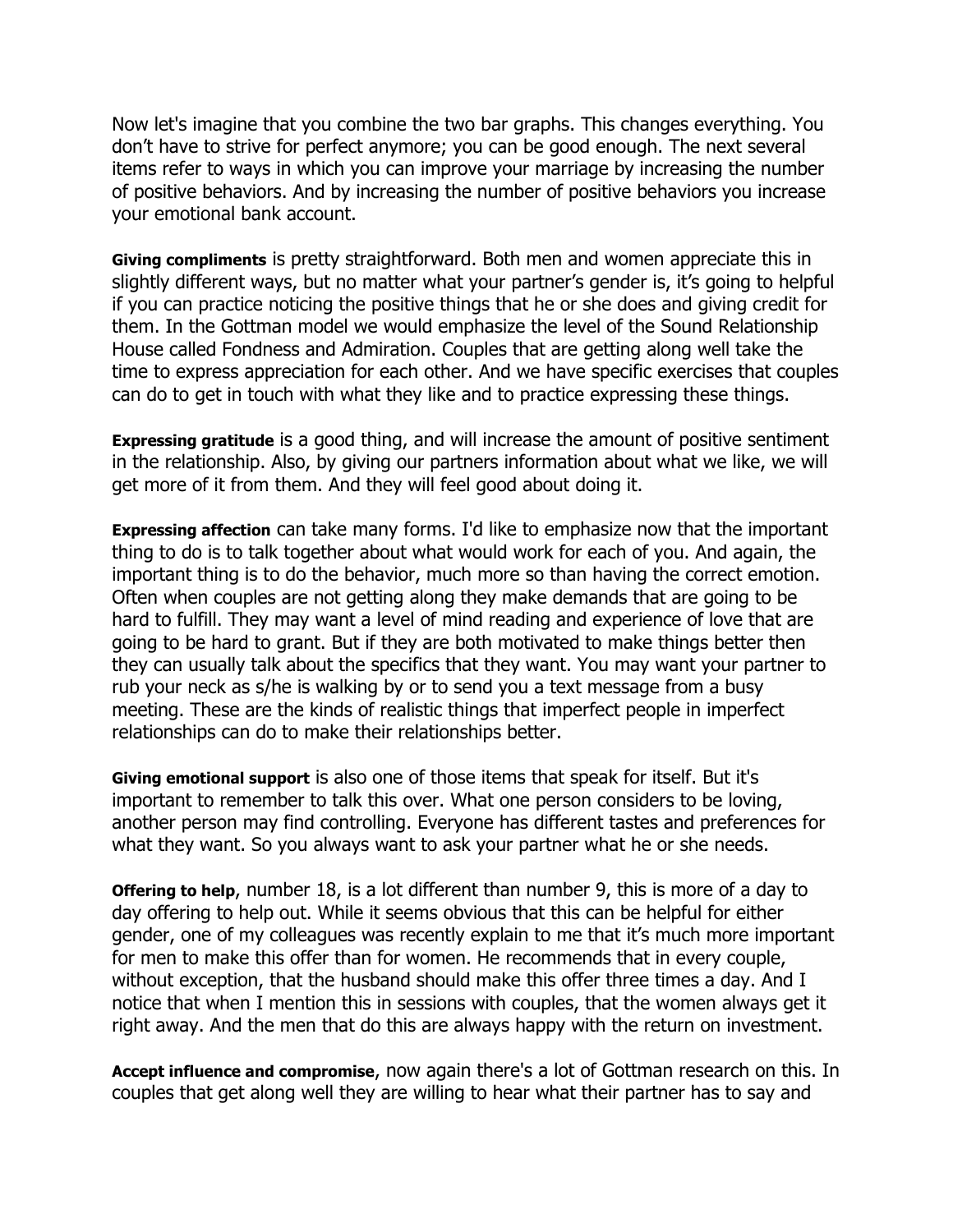accept it without fighting back right away. Compromise is a little different. Sometimes when a couple tries to reach a win/win solution, they can get only so far. He may want to go to Colorado for vacation and she wants to go to Jamaica. So they talk about it and they connect and understand each others' feelings and dreams much better. And he still prefers Colorado and she prefers Jamaica. So they find some way to compromise, maybe plan the next two vacations together so they can each get what they want.

**Enhancing Love Maps** is a very specific Gottman concept, where the core question is: "Do you know what's going on in each other's lives?" Couples can ask each other questions about what's been going on in their lives recently, or share information about what they are doing.

**Joint activities** means taking the time to do things together. In some families it's more important to address this than in others. There is actually a quick Gottman exercise that I sometimes use with my clients. It's a list of 89 activities people can do together. And all you have to do is just check off what you would like to do together. Women in particular should pay attention to this item. Women usually want to connect more with their partners and they try to do so by talking, but men find this scary and run away. Men do want to connect, but they do so by doing things together. So women who are looking to get closer should think about the kinds of activities that both they and their partner want to do and start initiating more of those activities.

**Making and Granting Requests**. It's partially as an antidote to number 26, which is criticism. If you say what you want, then you will get more of what you want and you won't be in a position of criticizing. If you can't, then it's more likely to built up inside and eventually come out as criticism.

**Bid for connection** is a Gottman term. Some of the later research focuses on that, that a healthy marriage requires making bids for connection and interpreting them correctly and then responding correctly. One of the real simple examples is that they have what's called as a "love lab", which is an apartment in a grad student housing. They have a camera filming people who stay there for the weekend to watch how couples communicate in a more natural setting. The guy is on the sofa with his back towards the camera and his feet up and he's reading the newspaper. The woman is looking at the window, and has her back turned. The woman says, "That's an interesting boat." And the husband says nothing and the image fades to black. Then, here's another couple, in the exact same positions, and the woman says the same thing verbatim - "That's an interesting boat." And the guy says, "Uh-huh." Now, a lot of people might say, what's the big difference? And I would say, there's a tremendous difference. The second husband acknowledged what his wife said. It doesn't mean he had to jump up and start talking about naval architecture for the rest of the day; just, I heard you, because otherwise she gets very frustrated that I said something and he didn't realize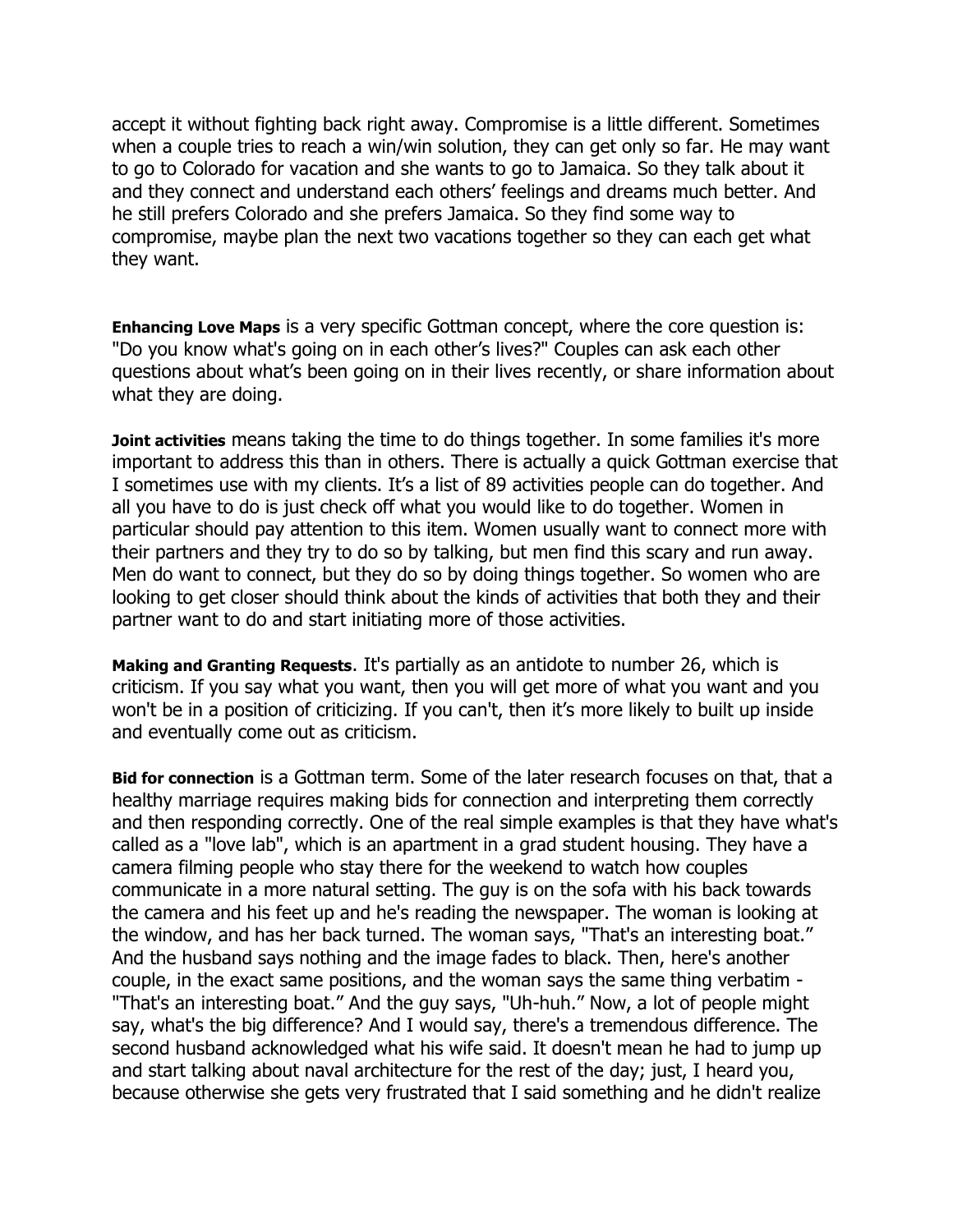it. A lot of guys think, well, I don't really have anything to say other than "uh-huh", so why even bother saying that? I recently saw the movie The Painted Veil. By the way it's an excellent movie in its own right, Edward Norton and Naomi Watts are in it. And I don't want to give away too much of the plot here but there is a moment where there's a failed bid for connection - you can't miss it if you're looking for it - and it turns out to be an important part of the story.

**Bad/worse** is very similar to number two. It's basically the idea that when something bad happens, you have a choice: you can accept that it's bad and choose either bad or worse. I recommend choosing bad. So you can say, this is bad, let's accept that it's bad and start coping with it, or you can make it a whole lot worse. And if I had to say what the difference is between **bad/worse** and **repair** I'd say that in bad/worse you might still be more passive but recognize that even this is a better choice. But when you are making a repair, you are actively doing something to fix the situation. Also, sometimes my clients like to think of it more in terms of who made the recent mistake. If it's my partner, I might start with **bad/worse**. If it's me I should start with **repair**.

Now, you'll notice that the next six items are in italics, the reason being that they all begin with the word "no", so they're not really positive behaviors, so they're set apart. If you read the Gottman material, you'll notice that he frequently discusses the Four Horsemen, which are the four things to absolutely never do. Those are the four best predictors of divorce, if you compare couples that get divorced and couples that stay together. The couples that get divorced have much, much higher levels of contempt and criticism and stonewalling and defensiveness.

**Contempt** is when you act as if you're better than someone else. It could be nonverbal, usually a facial expression. Or it could be verbal, saying something like "How could you be so stupid?"

**Criticism** overlaps it a lot, but it's pretty much more like, you're wrong about this and you're wrong about this and you're really, really wrong about that.

**Stonewalling** is the refusal to discuss issues.

**Defensiveness** refers to counter-attacking and arguing about everything that's said.

**Belligerence** and **dominance** are also big predictors of divorce. They don't predict quite as well as the four horsemen, but they are clinically important, and they are danger signs when they appear in a marriage.

**Belligerence** refers to having a hostile attitude and doing hostile things.

**Dominance** refers to insisting on being in control of the relationship.